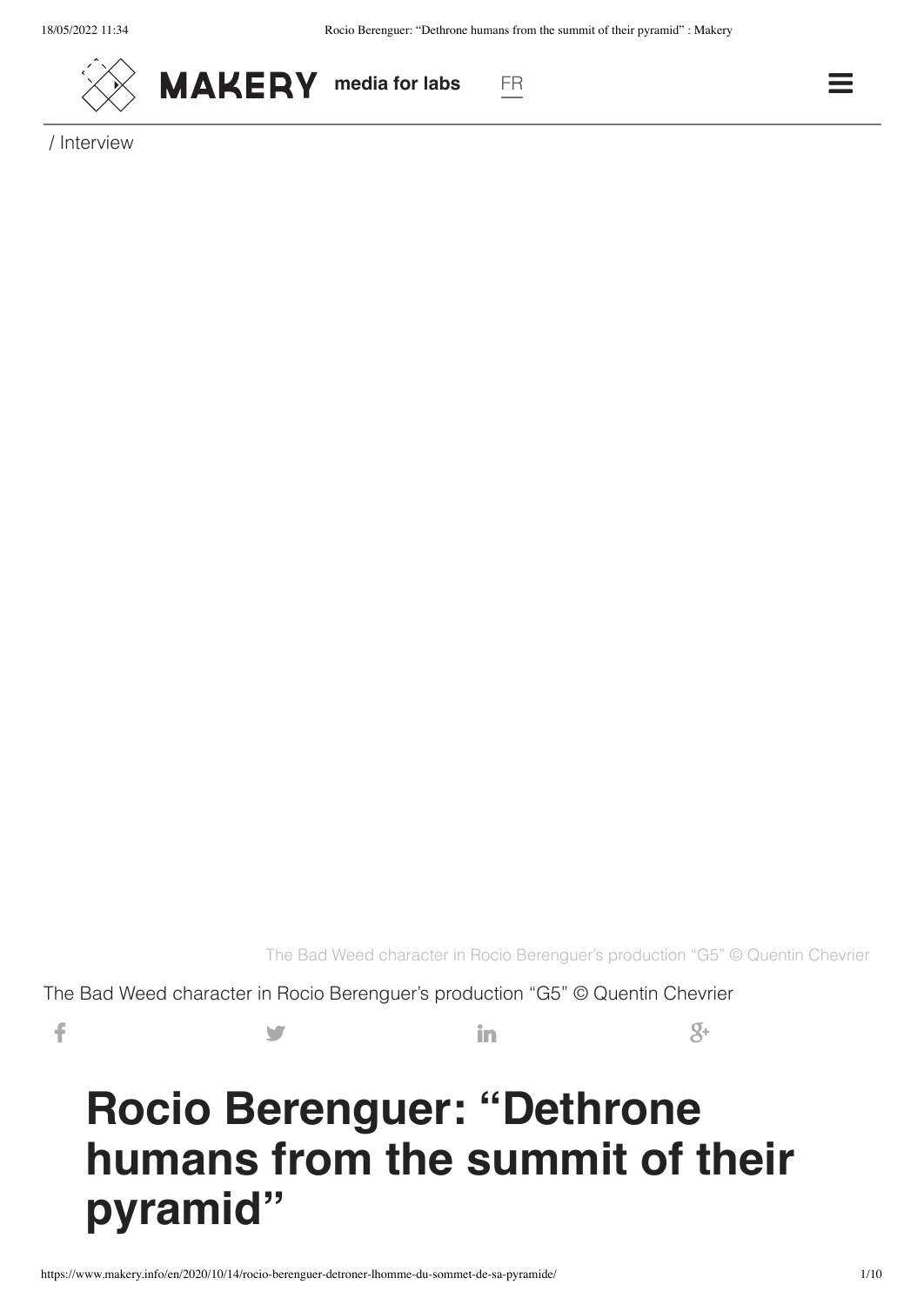

**MAKERY** [media for labs](https://www.makery.info/en) [FR](https://www.makery.info/en?lang=fr)

**[Transdisciplinary](https://www.makery.info/en) artist Rocio Berenguer was residence at Théâtre Nouvelle Génération in Lyon, France, from September 21 to October 9, 2020. Makery met her on site.**

Actress, stage director and choreographer, hypermedia artist Rocio Berenguer bases her research and the works of her theater company [Pulso](https://rocioberenguer.com/) on staging the body in relation to new technologies, ecology and scientific research. During her exploratory residency at Théâtre Nouvelle Génération in Lyon, she developed *The Bad Weeds*, a real/fake music band made up of bad weeds, hybrids from the plant kingdom who have come to share their message with humans. *The Bad Weeds* is a spin-off of her famous *G5*, a performance with philosophical and political roots that is inspired by (and mocks) the G20—by reuniting repre‐ sentatives of the different kingdoms that coexist, for better or for worse, on our planet: mineral, plant, animal, human and… machine!



Rocio Berenguer in "Coexistence", 2019. DR.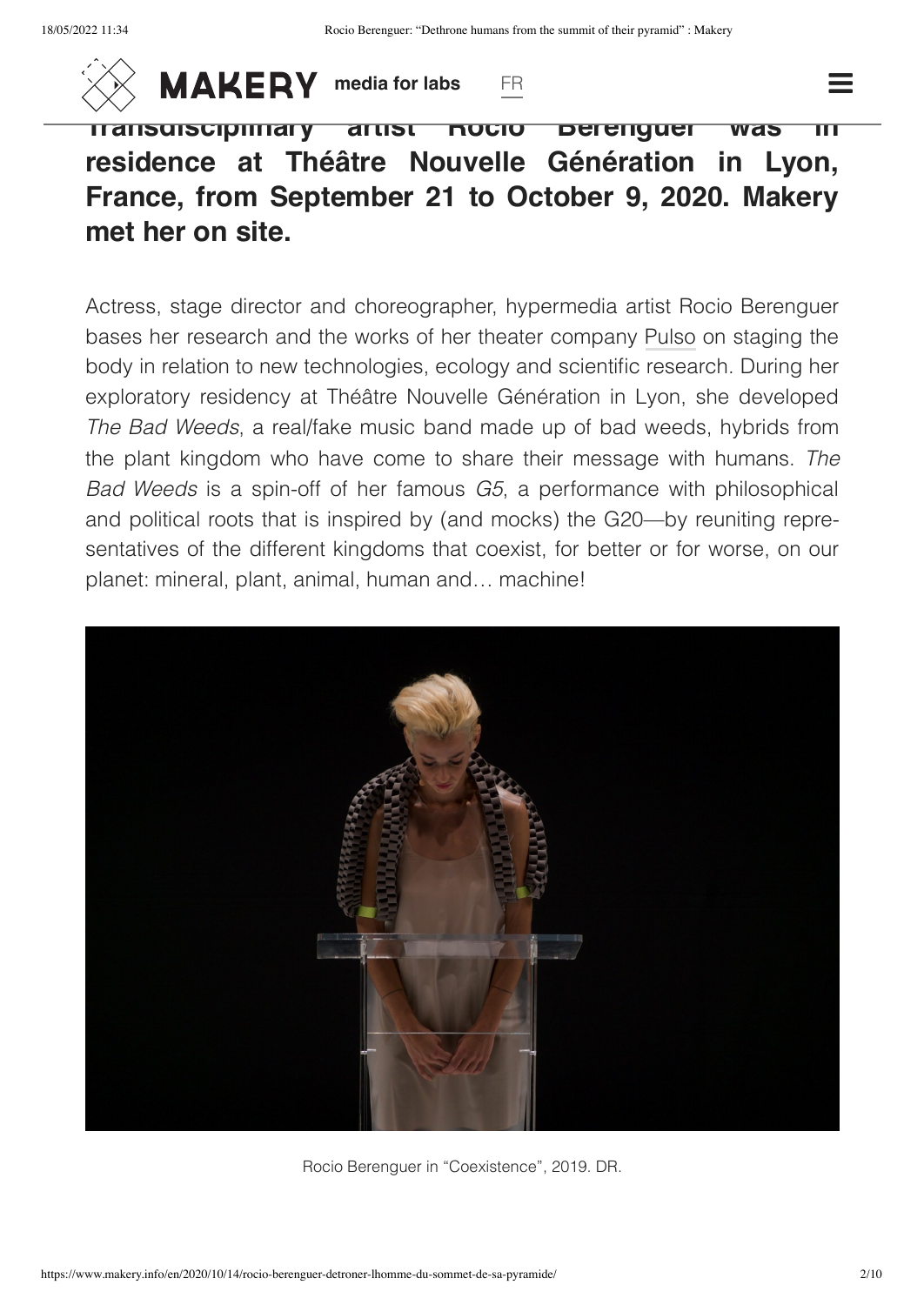

**Makery: What was the genesis of** *G5/Coexistence***? Sitting in your apart‐**  $m \times N$  **MAKERY** media for labs FR

**Rocio Berenguer:** *G5* is a project in three parts: a performance (*Coexistence*, 2019), a theater/dance piece (*G5*, 2020) and an installation (*Lithosys*, 2020). In the beginning there was Animal and *Homéostasis*. For *Homéostasis* I imagined a dialogue between an artificial intelligence—a chatbot that I named Animal—and a human. Animal was an entity, something that comes to life, a fictional being that for me had a life of its own. In the performance, Animal interacts with me, a human. This came out of approaches to human-machine interactions that I had initiated in *IAgotchi*. In parallel, I also wanted to work with the imaginary "ma‐ chine kingdom". Among our "kingdoms" (animal, plant, mineral, etc.), I imagined the arrival of a new element: machines. Everything spun out of these specula‐ tions on the different kingdoms of contemporary life and the relationship that I had with Animal as a fictional entity.

# **Makery: So you were leaning toward certain science-fiction themes con‐ necting us to machines?**

**R.B.:** Yes, but I especially wanted to explore the way that we see and live with machines today, their symbolic relationship with humans. What kind of represen‐ tations we inject into this relationship and what parallels we can draw between these relationships and the relationships we have with other living things. I was especially interested in the way we project affection and emotion on our machines.

At the time, I was reading *The [Posthuman](https://www.wiley.com/en-us/The+Posthuman-p-9780745641584)* by the Italian philosopher Rosi Braidotti, who is close to Donna Haraway, whose *The Companion Species Mani‐ festo* I had also read. Braidotti and [Haraway really opened](https://press.uchicago.edu/ucp/books/book/distributed/C/bo3645022.html) my mind to certain ideas and an original approach to our relationships with living things and ma‐ chines. I was especially fascinated by Braidotti's proposals for concrete actions, hybridization, etc.

From all these sources emerged a project that was first called *Regnum Machina*, a wordplay on the academic aspect of Latin, which led me to question the way we classify life into "kingdoms". What exactly is this term that evokes a hypothetical king's domain? Finally I decided to summon all these life forms, both organic and symbolic, to negotiate the future of life on Earth. I'm concerned about issues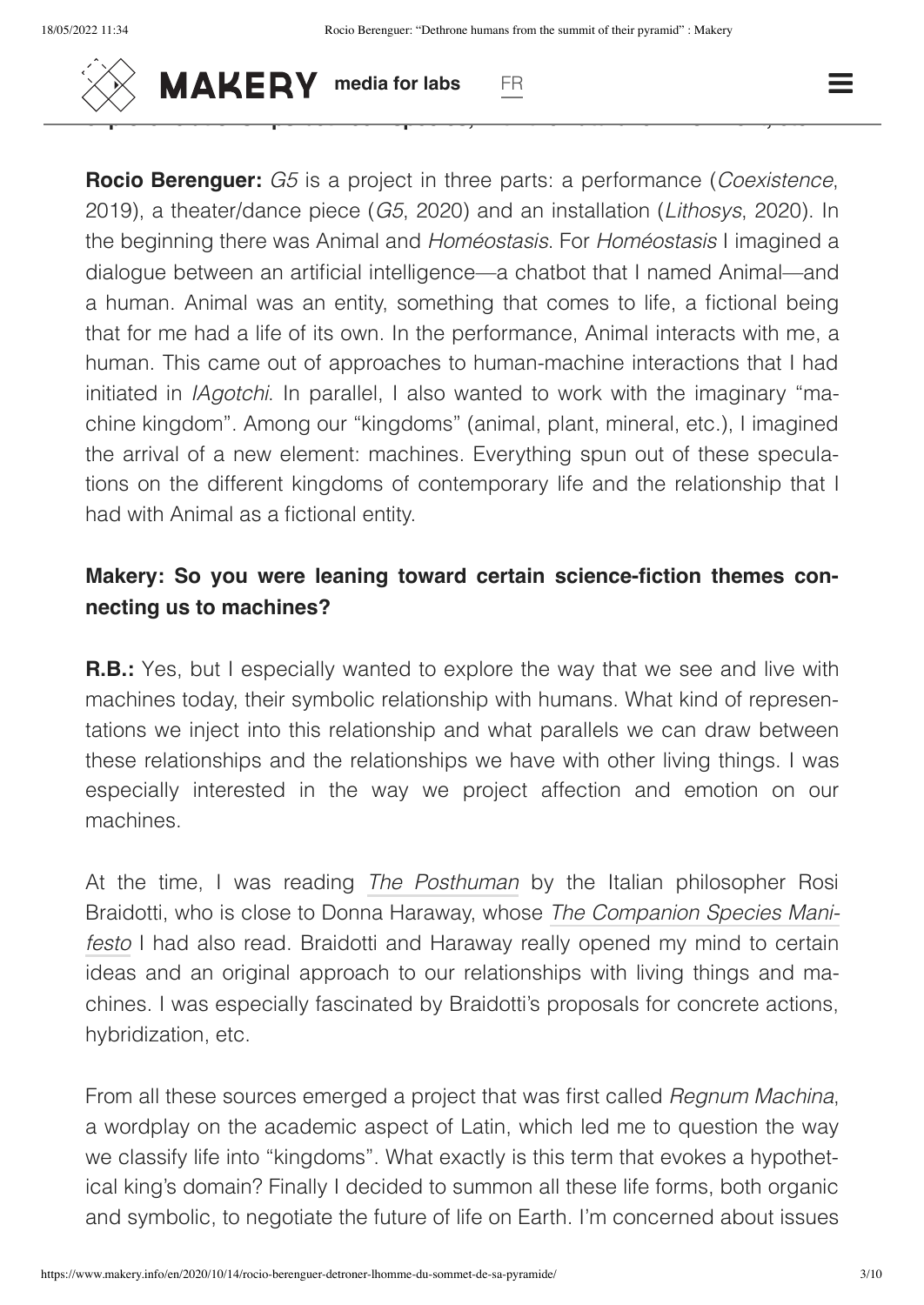

 $\frac{1}{2}$  **MAKERY** media for labs FR and all other and all other media for labs

work. I thought it was about time to dethrone humans from the summit of their pyramid, put everyone on the same level, rearrange all this and rehabilitate our relationships. This work is all the more important because it challenges our whole relationship with others, otherness, as well as existing hierarchical relationships within the human species.



"G5", February 2020, at Le Centquatre in Paris. © Quentin Chevrier

**Makery: This notion of arbitrary hierarchy also turns up in language and communication. We need a universal language. Is this what led to your idea of finding a common language and a translation system, which is at the heart of** *G5***?**

**R.B.:** I met the linguist Célia Hoffsteter in Grenoble. She was interested in gender relationships and hierarchy in language. I focused on issues of submission/domination in the structure of the language—why we choose to use a certain article, a certain pronoun, etc., and how this builds a hierarchical rela‐ tionship between us and objects, and by extension, those that we consider to be "object" or "subject". Language poses a lot of questions about the way we orga‐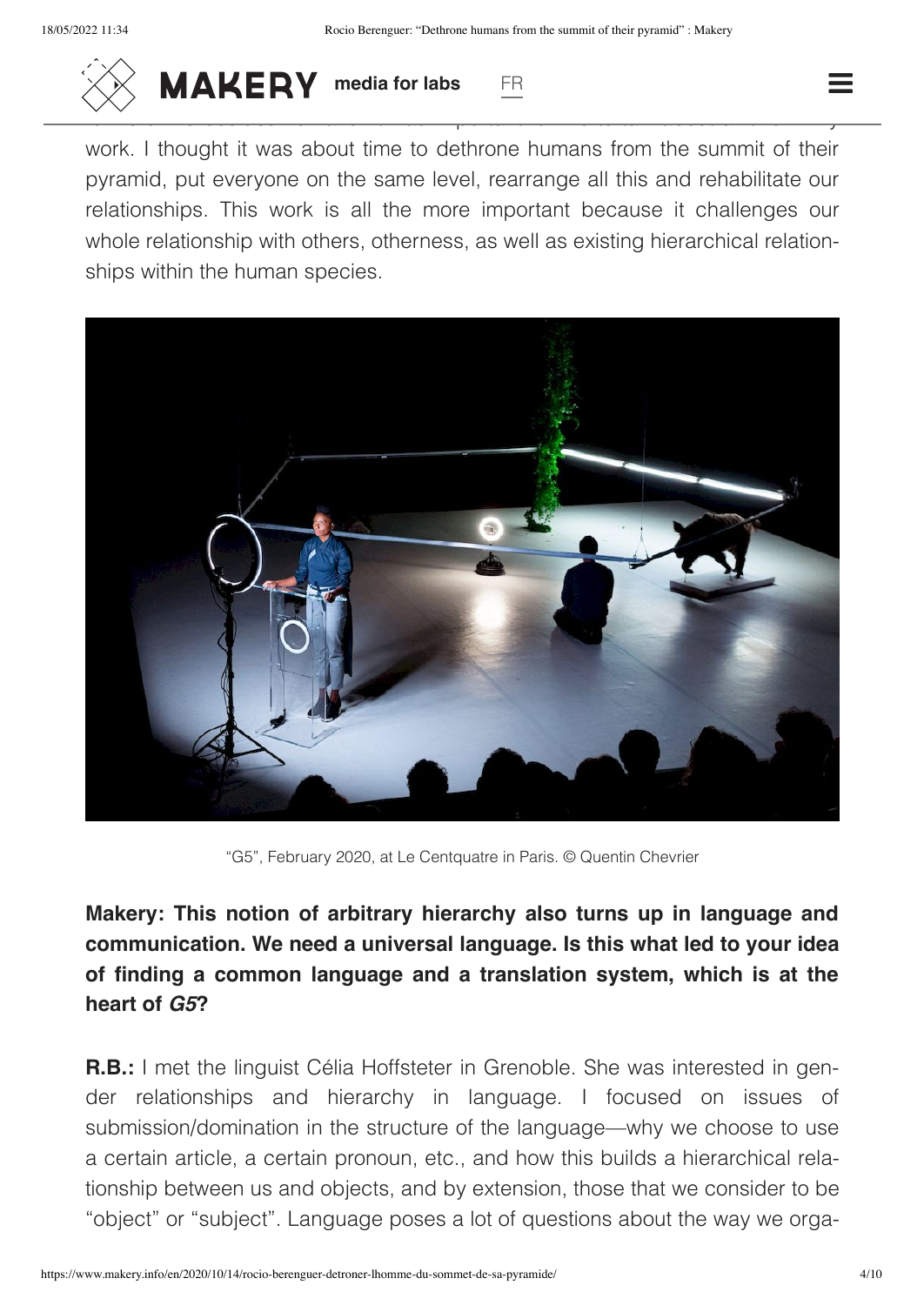

 $\frac{1}{2}$  **MAKERY** media for labs FR **FR** THINGS.

So when I started writing *G5*, I realized that it was going to be difficult to create this potential equality that I imagined, as language was so implicitly charged with hierarchical elements (gender, class, value assessment, etc.) that only served humans. I wanted to overcome these obstacles. The problem is that, oth‐ er than mathematics, there exists no language that is neutral and relational. The expressions that we use to express the type of relationships that we have are very poor. We are "friends", "collaborators", etc., but these words remain vague and factual. There is no nuance. We have so many different types of relation‐ ships with each other that have yet to be expressed. I felt that we needed to create a language where these relational issues can be created. I had a book on the history of universal languages that indexed the various projects to create global languages, such as Volapuk, Esperanto, Ido, etc. Even if none of these languages was really adopted, it's a beautiful human desire to create a universal language, a neutral space, which is not part of a process of economic or cultural domination.

#### **Rocio Berenguer, "G5" (excerpts):**



**Makery: Can you talk about** *Érodée***, this premise of a mineral mythology?**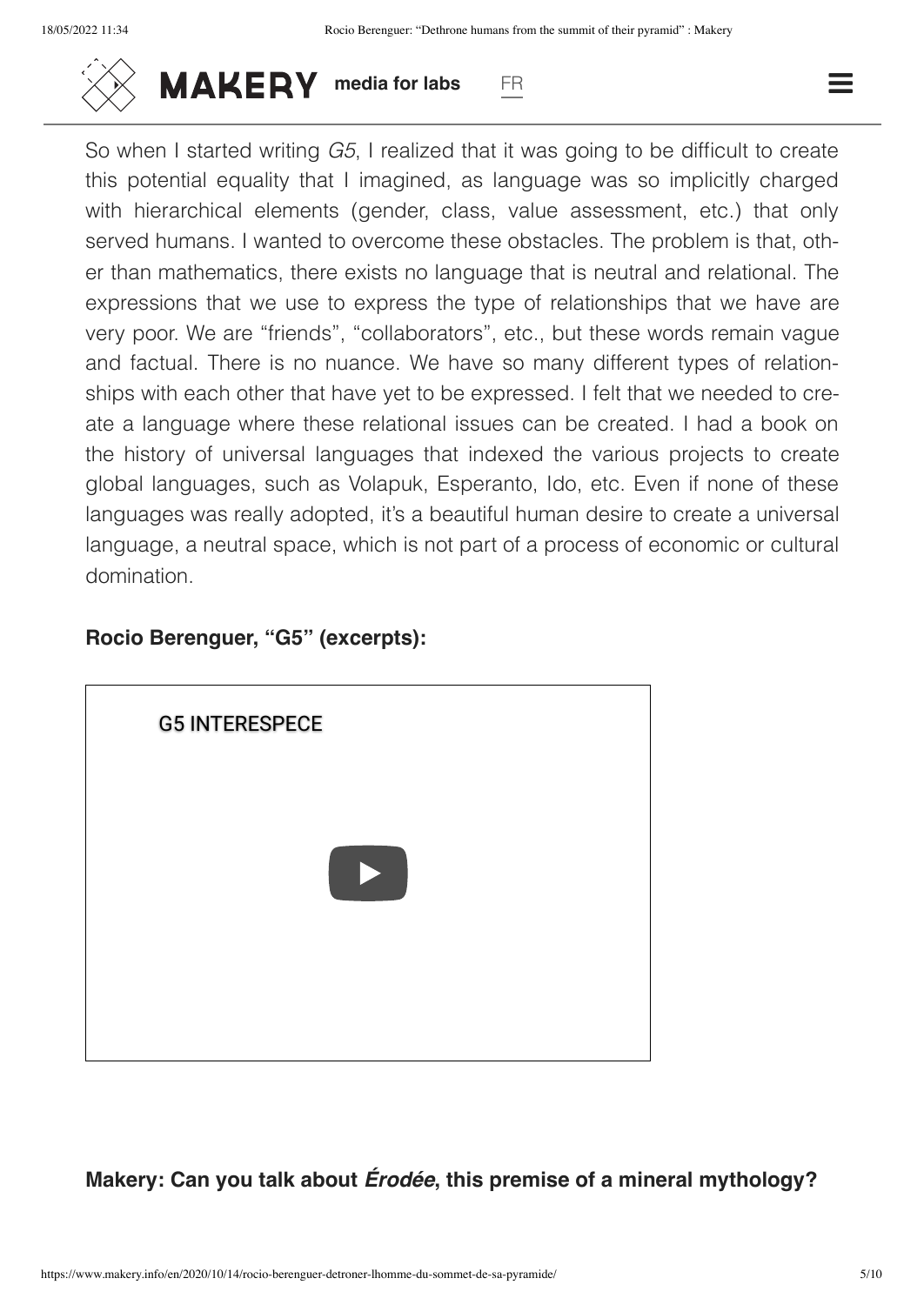

 $\frac{1}{2}$  **MAKERY** [media for labs](https://www.makery.info/en) FR **FR** Theory Theory Theory Theory Theory Theory Theory Theory Theory Theory Theory Theory Theory Theory Theory Theory Theory Theory Theory Theory Theory Theory Theory Theory Theory Theo

dear: the importance of minerals. This text became *Érodée*. I don't know yet what it will become later, but it invents a new history of evolution, in which the mineral is the origin of everything.

For me it's true, the mineral is the origin of everything. Life originated on a stone, from a primary soup of minerals. In my story, Earth wants to shine as it did be‐ fore, when it was still a piece of molten rock spinning in space. It also wants to join Venus, the brightest of all the stars. So Earth decides to form outgrowths on its skin that turn toward the sky, eat light and keep growing higher. This is the dawn of the plant kingdom. But Earth hasn't considered one problem: plants make an atmosphere, which is an extra layer that prevents it from reaching outer space. So Earth creates millions of life forms to eat the plants: representatives of the animal kingdom.

Unfortunately, these animals only think about eating and reproducing, and they forget to look at the sky. So Earth decides to create a different life form, which distinguishes itself from its animality. It's humans who gaze upward and begin dreaming about going to the stars. But humans are physically incapable of go‐ ing to outer space by themselves. Outside the planet's atmosphere, they die. In a last burst of ingenuity, Earth invents a kingdom that uses minerals—cobalt, copper, zinc and silicium—to assist humans in their quest to explore space and join Venus, its lifelong love. This story is already present subliminally in *G5*. The most troubling element is the mineral. The end of the performance is centered on it. Symbolically, the mineral is both the beginning and the end.

# **Makery:** *G5* **is presented like a real political summit, a diplomatic meeting among all the kingdoms, both ancient and new. But it's also a humorous vi‐ sion of politics, its representation and its rituals.**

R.B.: Clearly! Any policy that doesn't truly take into account the relationship we have with all living things is simply not a policy. At best, it's a "necropolicy" (I'm borrowing this term from Achille Mbembe, who uses it in a different context, but it fits well here). What kind of policy doesn't take into account otherness? What policy has no consideration for the context in which humanity appeared, or for its relationships with other species? A policy that does not protect life in its continu‐ ity is not worth applying, listening to, or respecting.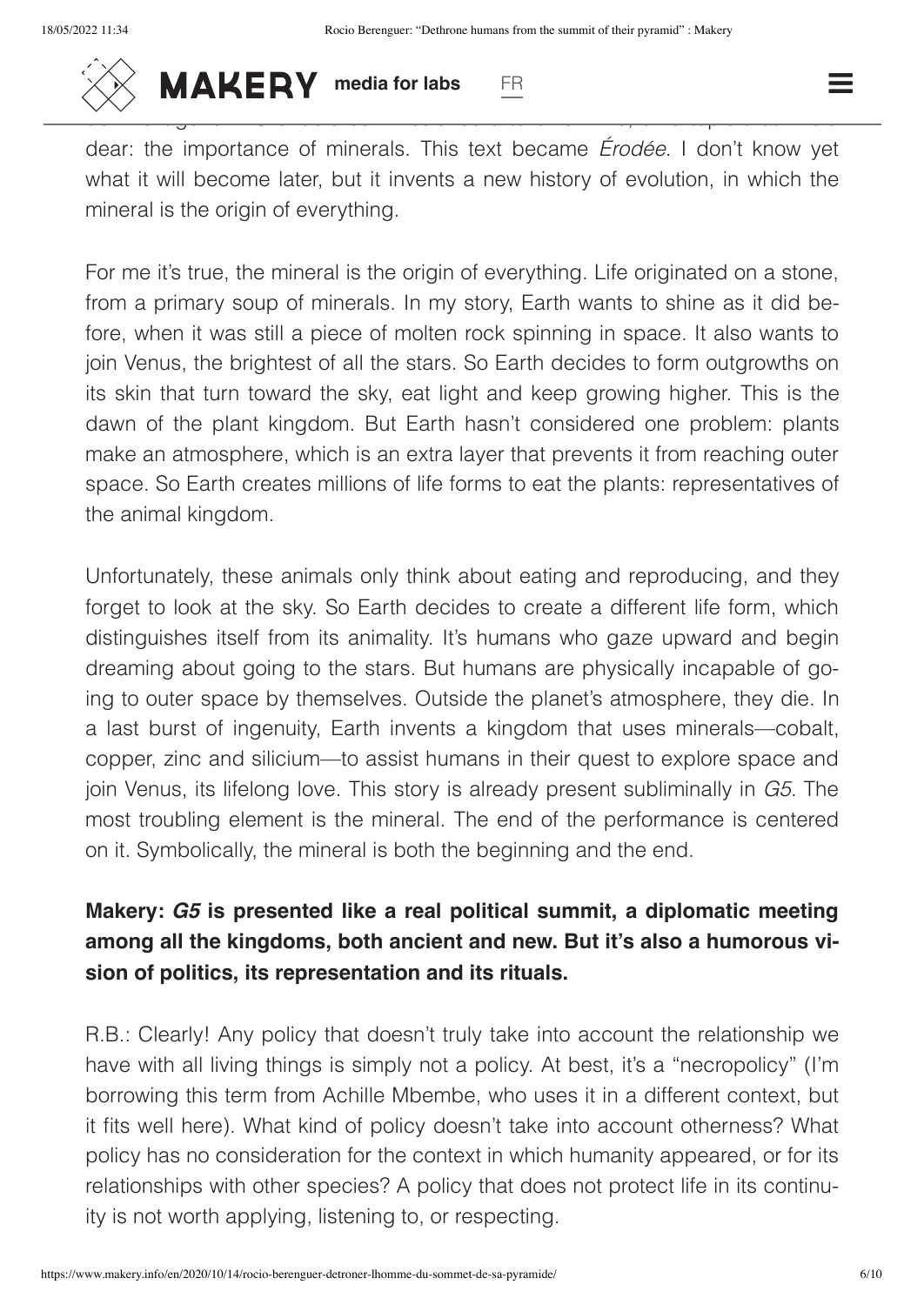



The mineral kingdom has its place among the "G5". DR.

### **Makery: Currently you're working on** *The Bad Weeds***, a sort of spin-off of** *G5***, based on a key character of the performance. This new project is multi‐ disciplinary: music, dance, theater, freestyle, open…**

**R.B.:** During lockdown, I was alone at home with this "bad weed" costume that appears in *G5*. So I got the idea of creating something based on it. *The Bad Weeds* also came about from a long period of very structured work around rather closed performances (even if complex): *Homéostasis, Ergonomics* and *G5/Coexistence*. After three years of touring and working with teams, on often demanding structures, I really needed a free space for expressing some of the ideas that I have been carrying forever and that come out in my other works.

#### **Makery: It seems like** *The Bad Weeds* **radicalizes often well-meaning atti‐ tudes about today's environmental problems…**

**R.B.:** Current activism around ecology pushes a lot of guilt and a paternalistic aspect that I can't stand. I wanted to distance myself from all that and offer something more free and optimistic. *The Bad Weeds* expresses a vital impulse. This union of plant and human that expresses itself, resists and exists, is a hy‐ brid life that inhabits the cracks between the spaces occupied by humans. It's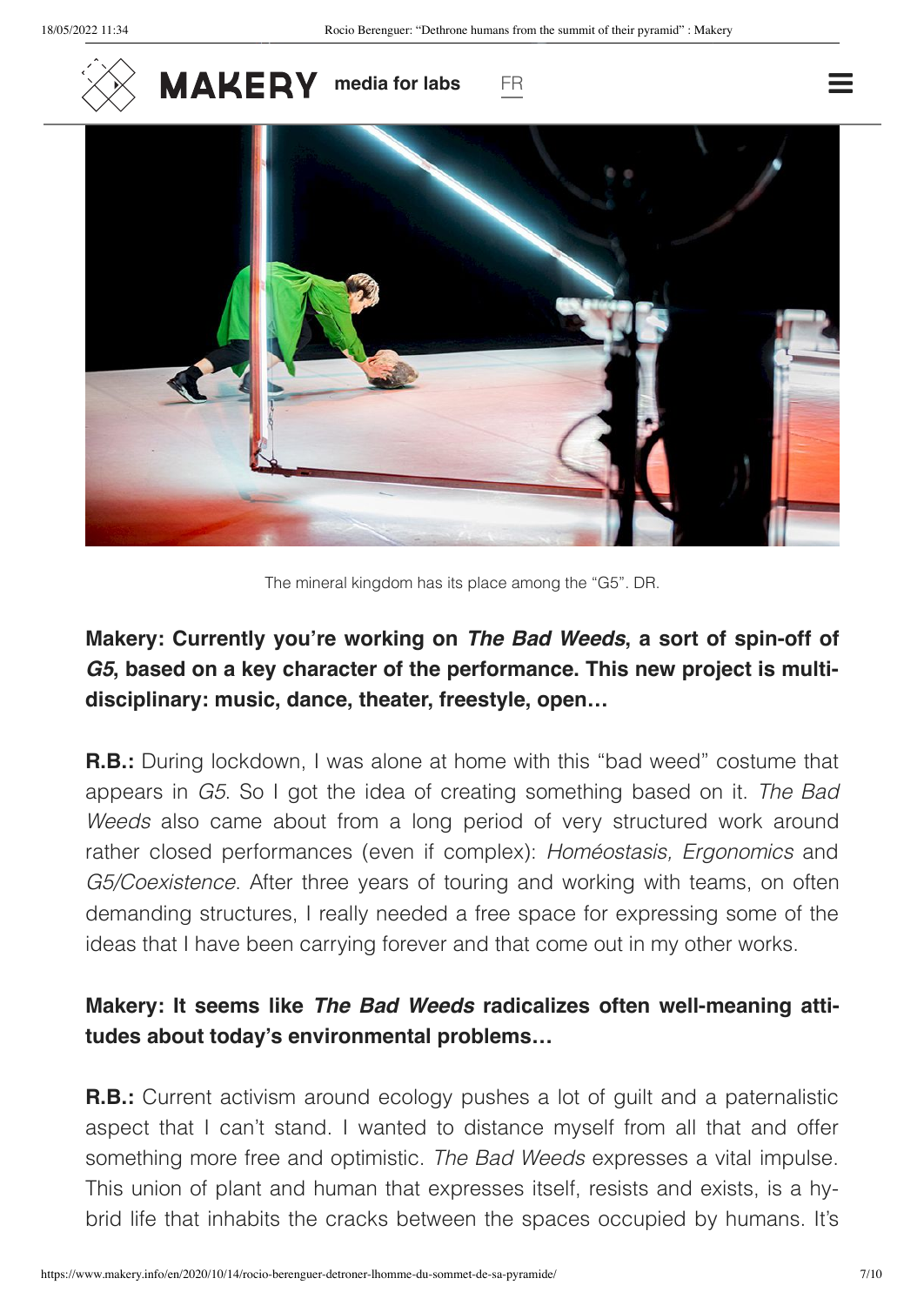

 $\frac{1}{2}$  **MAKERY** [media for labs](https://www.makery.info/en) FR **FR FR FR** 

do: form a band, perform live, make music, wander through festivals. It's very free.

#### **The Bad Weeds, Resist (2020):**





I was very much inspired by *Le petit traité du [jardin](https://boutique.terrevivante.org/librairie/livres/4140/champs-d-action/458-petit-traite-du-jardin-punk.htm) punk* by Eric Lenoir. Today, it's increasingly difficult to engage in rebellion and revolt without going through consumption. We are encouraged to consume fairly, equitably, organically and responsibly, but in the end it's just about consumption. Most of these ways of en‐ gaging have become obsolete, we need to invent other ways. It's difficult for citi‐ zens to get involved beyond these consumer choices. I believe that the most creative and rebellious approaches emerge from the cracks. It's no longer a question of revolt, but of "how you practically make possible the existence of an‐ other world" (following the example of deferred development zones such as Longo Maï where I lived for three months). We need to invent other ways of oc‐ cupying unused, abandoned lands. *The Bad Weeds* is a metaphor for this de‐ sire to invest in concrete action: a bad weed that did not wait for human manipulations in order to exist, that grows wherever it finds a space. It's a symbol.

#### *The Bad Weeds Trip* **at Kepler's Garden in Linz during [Ars Electronica,](https://ars.electronica.art/keplersgardens/en/bad-weeds-trips/) Sep‐ tember 2020:**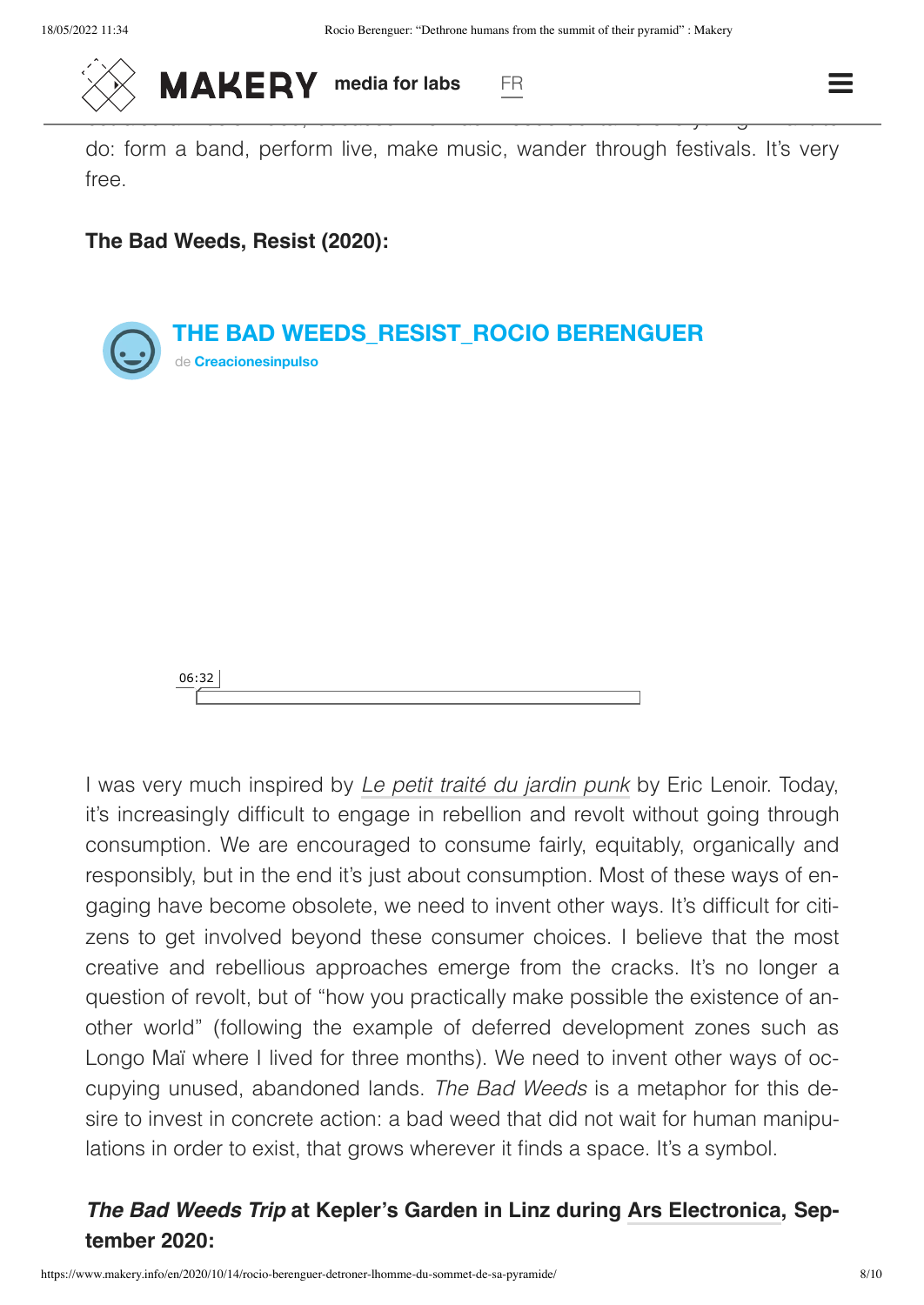

#### **More information on [Rocio Berenguer](https://rocioberenguer.com/)**

#### **Makery newsletter**

[Biweekly,](http://us8.campaign-archive2.com/home/?u=3d717a35eccdf20bcb7289ad6&id=b6d71c937a) all the labs news you need to know.

Email

**OK**



**Makery - Art2M** 44 rue Albert Thomas - 75010 Paris

[About](https://www.makery.info/en/about/)

**[Contact](https://www.makery.info/en/contact/)** 

Legal [mentions](https://www.makery.info/en/legal-mentions/)